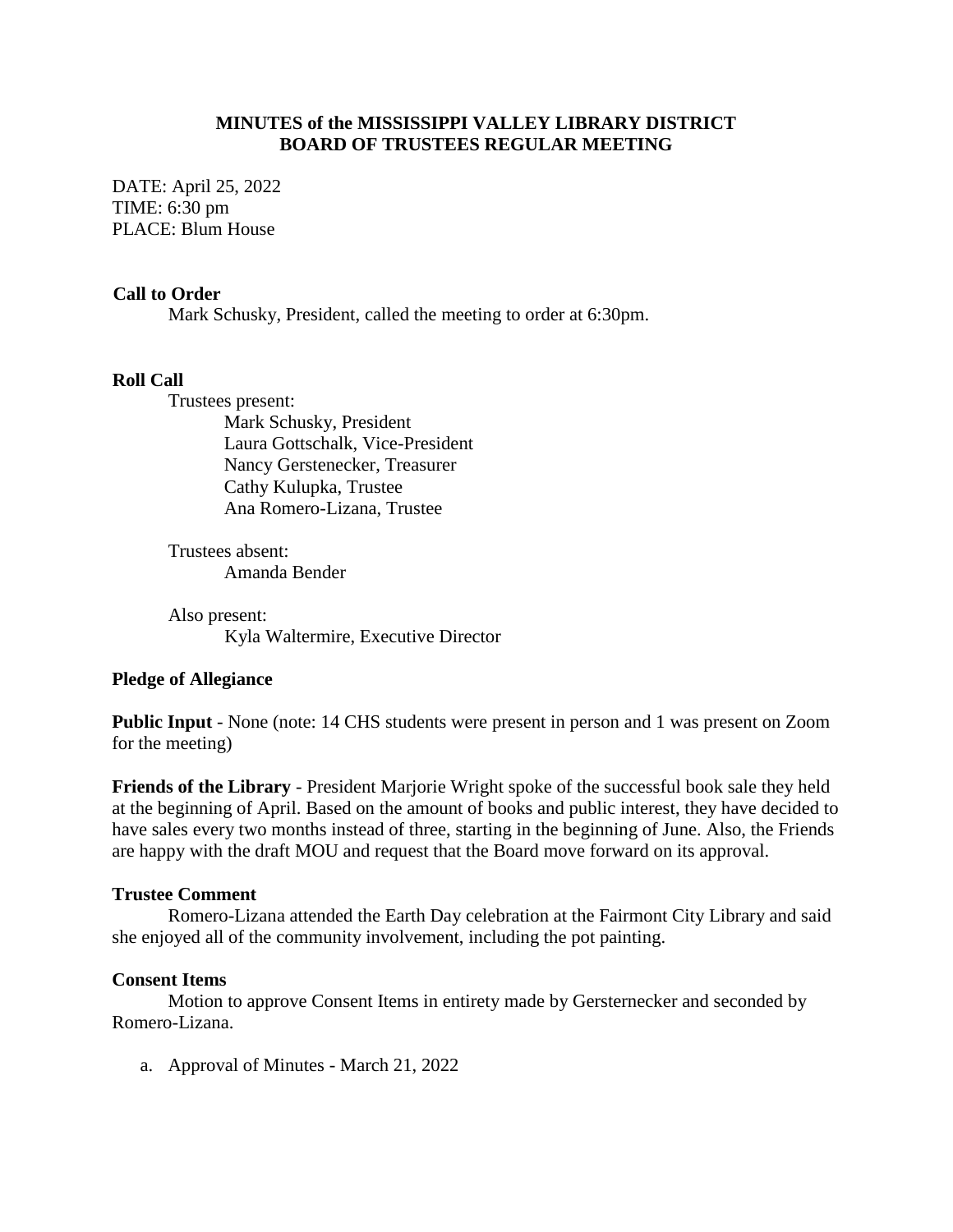## b. Administrative Reports

Report was given by Executive Director Kyla Waltermire.

- One employee was in quarantine for COVID; their last day of quarantine is today

- A patron violated the MVLD's Anti-Harassment and Nondiscrimination policy in their interactions with a staff member. Waltermire has spoken with the patron about what is appropriate and what will result from further violations.

- Sexual harassment prevention training is completed for all trustees and employees.

- There is one trustee Statement of Economic Interest to be filed by the end of the month.

- Two Library Clerks will be leaving the MVLD soon. Abram Munoz is leaving at the end of May to begin a full-time job in the field of his study. Shane Sand will be leaving no later than the first week of August to begin a new position at his university. The job posting for these two upcoming openings will be on the MVLD website and social media by the end of the week.

Report was given by Waltermire in the absence of Assistant Director Katie Heaton. - Earth Day festivities were a success with about 60 attendees, and the Easter activities had a door count of about 600. It is good to not only be offering in-person events again but to see families excited to attend.

## c. Finances

- 75% through the fiscal year, high utilities

- Most grants are being reimbursed through quarterly reports rather than paid up-front as in past years

## d. Committee Reports

i. Finance – Initial Budget Meeting (TBD)

ii. Personnel - Executive Director Annual Evaluation needs to be completed

iii. Fundraiser – None.

# A roll call vote was taken on the motion:

Nancy Gerstenecker- Yes Laura Gottschalk- Yes Cathy Kulupka – Yes Ana Romero-Lizana- Yes Mark Schusky- Yes

Yes- 5, No  $-$  0, Abstained  $-$  0. Absent  $-1$ 

Motion carried.

## **Unfinished Business**

- a. COVID -19 Related Actions
	- Paid COVID leave conversation will be tabled for about 3-4 months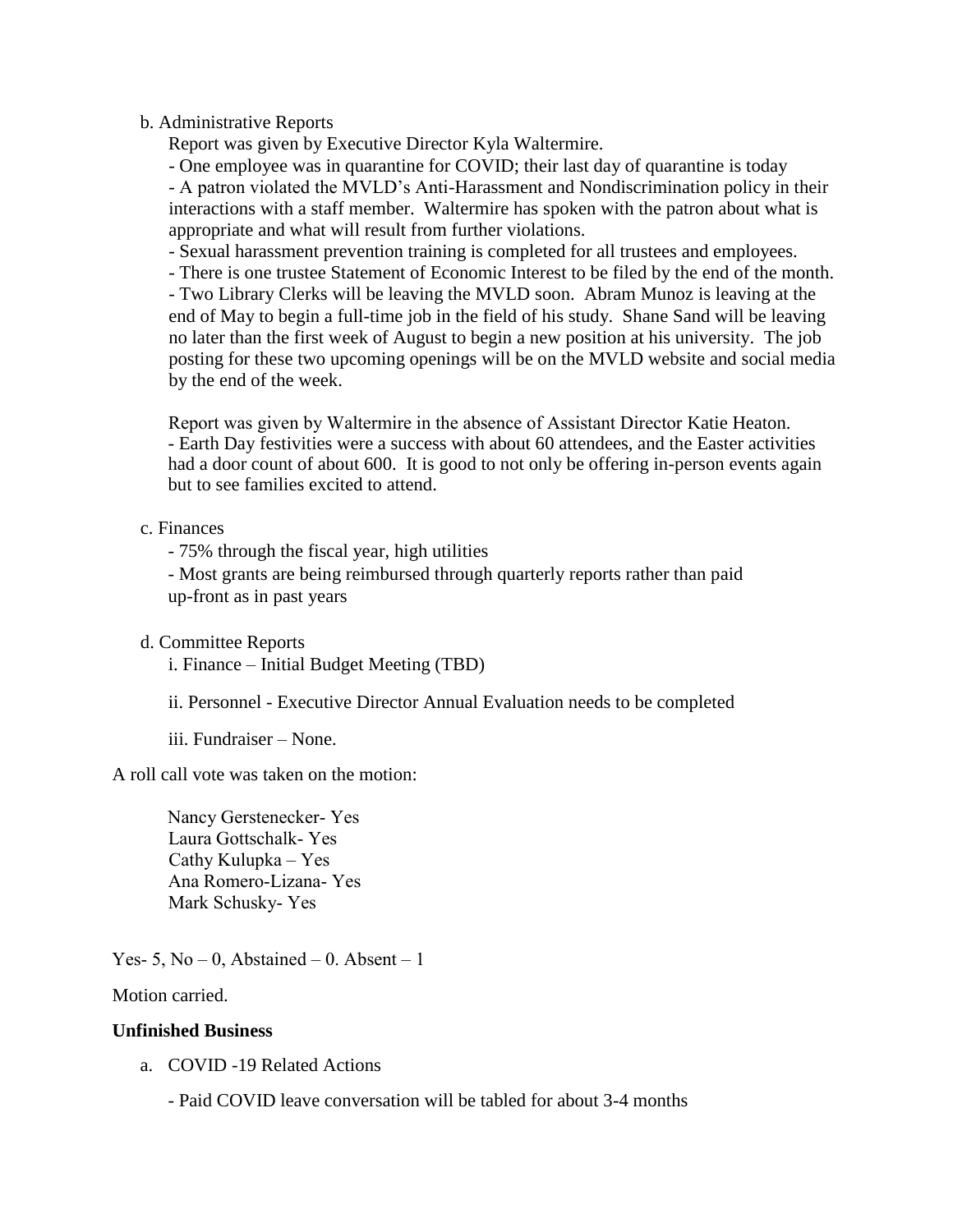b. Repairs & Updates to Blum - Collinsville Library Foundation

- The only item left in the kitchen is the countertops, which are on order. Then the work will move on to porch

- c. Annual Sexual Harassment Prevention Training as discussed in the Executive Director's report
- d. Memorandum of Understanding Friends of the Library

- Kulupka moved and Gerstenecker seconded to approve the Memorandum of Understanding as presented.

A roll call vote was taken on the motion:

Nancy Gerstenecker- Yes Laura Gottschalk- Yes Cathy Kulupka – Yes Ana Romero-Lizana- Yes Mark Schusky- Yes

Yes- 5, No  $-$  0, Abstained  $-$  0. Absent  $-1$ 

Motion carried.

e. Removal of Walnut Trees from Short Street Property Unable to get in contact with Travis Nash. The trees will stay in place for now.

# **New Business**

a. Board Vacancy

- Jed Robbins resigned effective April 5, 2022. Waltermire shared the statutory process for filling a vacant seat. She noted that there is a bill proceeding at the State level that would put a limit of 60 or 90 days on the process of filling the seat; she will email the information to the trustees.

- The process for filling the seat will be that the MVLD will announce the opening on its website and social media. Applications are to be submitted to Waltermire, who will forward them to Schusky and present them in upcoming Board meeting packets. The vacancy will be open until filled; no filing deadline.

b. June 20, 2022 Board Meeting - Juneteenth Holiday Closing